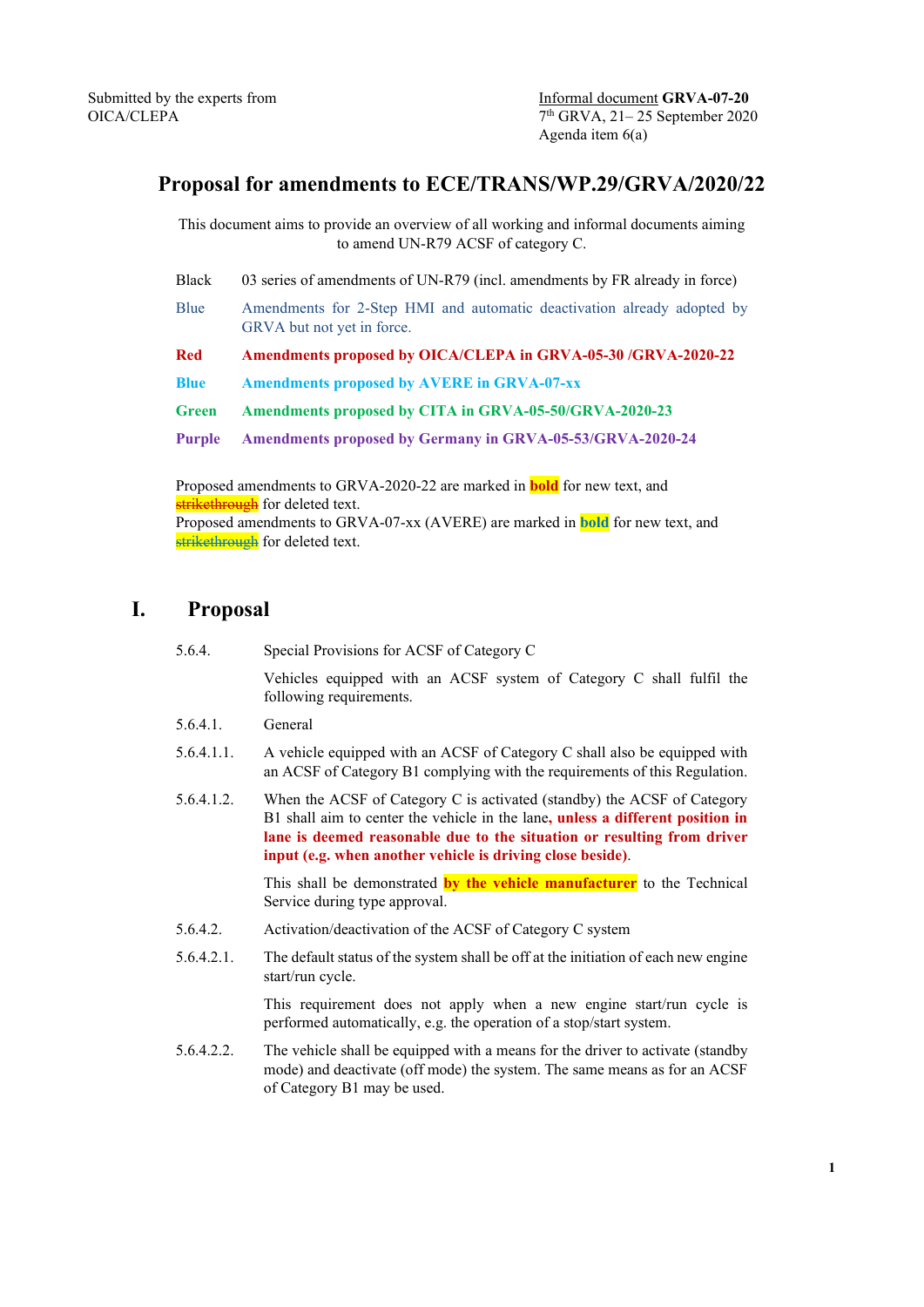5.6.4.2.3. The system shall only be activated (standby mode) after a deliberate action by the driver.

> Activation by the driver shall only be possible on roads where pedestrians and cyclists are prohibited and which, by design, are equipped with a physical separation that divides the traffic moving in opposite directions and which have at least two lanes in the direction the vehicles are driving. **The confirmation that the road is permitting the activation of an ACSF category C** These conditions shall be **based on** ensured by the use of at least two independent means.

> In the case of a transition from a road type with a classification permitting an ACSF of Category C, to a type of road where an ACSF of Category C is not permitted, the system shall be deactivated automatically (off mode)**, unless a temporarily missing second lane in driving direction is the only condition not fulfilled from the above (e.g. a connector between two highways)**.

- 5.6.4.2.4. It shall be possible to deactivate the system (off mode) at any time by a single action of the driver. Following this action, the system shall only be able to be reactivated (standby mode) by a deliberate action of the driver.
- 5.6.4.2.5. Notwithstanding the requirements above it shall be possible to perform the corresponding tests in Annex 8 of this Regulation on a test track.
- 5.6.4.3. Overriding

A steering input by the driver shall override the steering action of the system. The steering control effort necessary to override the directional control provided by the system shall not exceed 50 N.

The system may remain activated (standby mode) **(active mode)** provided that priority is given to the driver during the overriding period.

5.6.4.4. Lateral acceleration

The lateral acceleration induced by the system during the lane change manoeuvre:

- (a) Shall not exceed 1 m/s<sup>2</sup> in addition to the lateral acceleration generated by the lane curvature, and
- (b) Shall not cause the total vehicle lateral acceleration to exceed the maximum values indicated in tables of paragraph 5.6.2.1.3. above.

The moving average over half a second of the lateral jerk generated by the system shall not exceed 5 m/s<sup>3</sup>.

- 5.6.4.5. Human Machine Interface (HMI)
- 5.6.4.5.1. Unless otherwise specified, the optical signals identified in paragraph 5.6.4.5. shall be easily distinguishable from each other (e.g. different symbol, colour, blinking, text).
- 5.6.4.5.2. When the system is in standby mode  $(i.e.$  ready to intervene), an optical signal shall be provided to the driver.
- **5.6.4.5.2.1. When the initiation of the lane change procedure is actually anticipated to be possible, this may be indicated to the driver.**
- 5.6.4.5.3. When the lane change procedure is ongoing an optical signal shall be provided to the driver.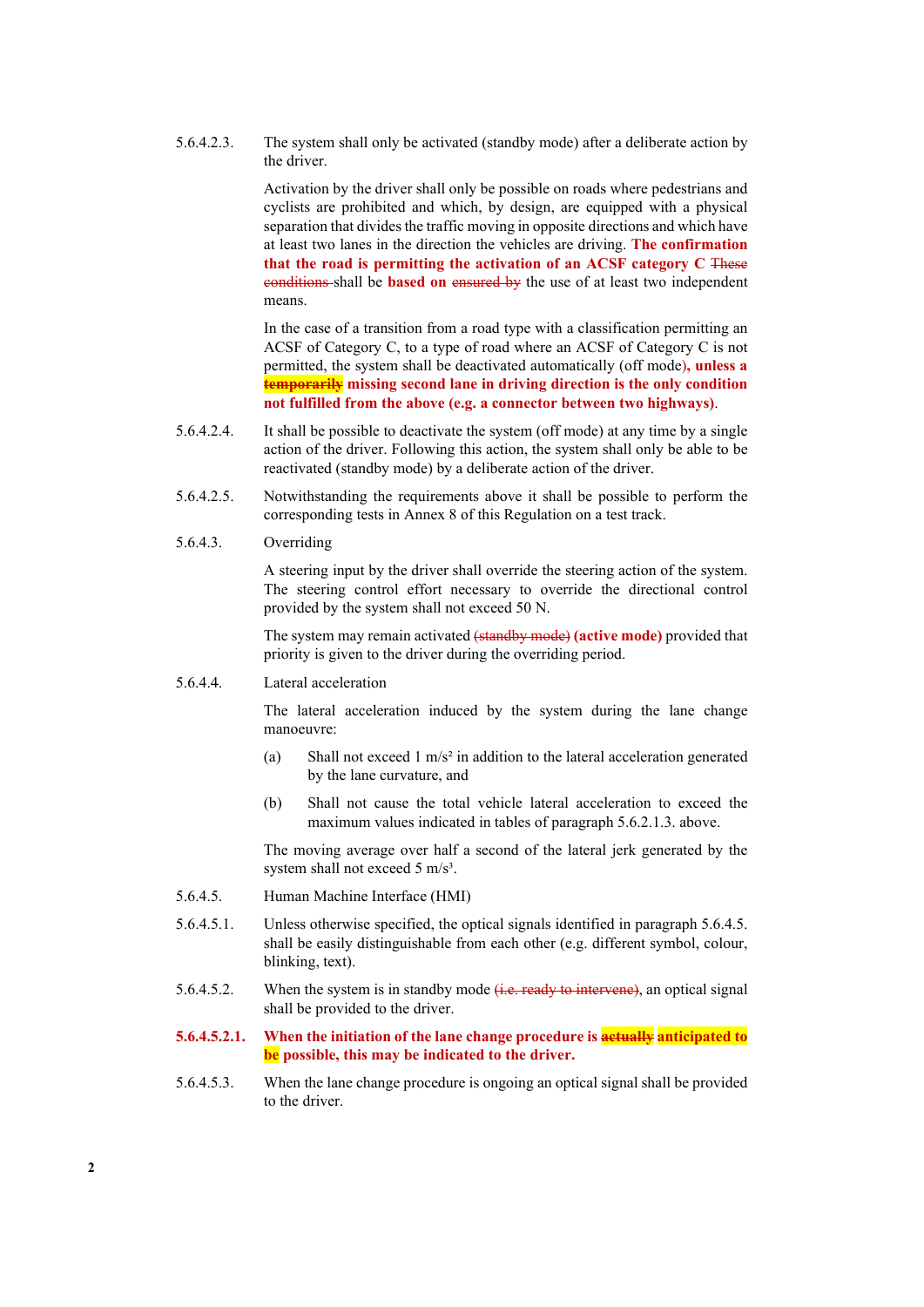- 5.6.4.5.4. When the lane change procedure is suppressed, in accordance with paragraph 5.6.4.6.8., the system shall clearly inform the driver about this system status by an optical warning signal and additionally by an acoustic or haptic warning signal. In case the suppression is initiated by the driver **or in case of automatic suppression while the lane change procedure hasn't commenced for more than 1s**, an optical warning is sufficient.
- 5.6.4.5.5. A system failure shall be signalled immediately to the driver by an optical warning signal. However, when the system is manually deactivated by the driver, the indication of failure mode may be suppressed.

If a system failure occurs during a lane change manoeuvre, the failure shall be signalled to the driver by an optical, and an acoustic or haptic warning.

5.6.4.5.6. The system shall provide a means of detecting that the driver is holding the steering control and shall warn the driver in accordance with the warning strategy below:

> If, after a period of no longer than 3s after the initiation of the lane change procedure and before the start of the lane change manoeuvre, the driver is not holding the steering control, an optical warning signal shall be provided. This signal shall be the same as the signal specified in paragraph 5.6.2.2.5. above.

> The warning signal shall be active until the driver is holding the steering control, or until the system is deactivated, either manually or automatically according to 5.6.4.6.8.

- 5.6.4.6. Lane Change Procedure
- 5.6.4.6.1. The initiation of a lane change procedure of an ACSF of Category C shall only be possible if an ACSF of Category B1 is already active.
- 5.6.4.6.2. The lane change procedure requires, and shall start immediately after, a manual activation by the driver of the direction indicator to the intended side for the lane change.
- 5.6.4.6.3. When the lane change procedure starts, the ACSF of Category B1 shall be suspended and the ACSF of Category C shall carry on the lane keeping function of ACSF of category B1, until the lane change manoeuvre starts.
- 5.6.4.6.4. The lateral movement of the vehicle towards the intended lane shall not start earlier than 1 second after the start of the lane change procedure. Additionally, the lateral movement to approach the lane marking and the lateral movement necessary to complete the lane change manoeuvre, shall be completed as one continuous movement.

The lane change manoeuvre shall be initiated either automatically or by a second deliberate action of the driver. A vehicle shall not be equipped with both these means of initiation.

5.6.4.6.4.1. Automatic initiation of the lane change manoeuvre

In case of an automatic initiation the lane change manoeuvre shall commence between 3.0 seconds and **7.0** 5.0 seconds after the manual activation of the procedure as described in paragraph 5.6.4.6.2. and shown in the Figure below. **The manoeuvre shall commence at the earliest opportunity without undue delay when the situation is not deemed critical as defined in 5.6.4.7.**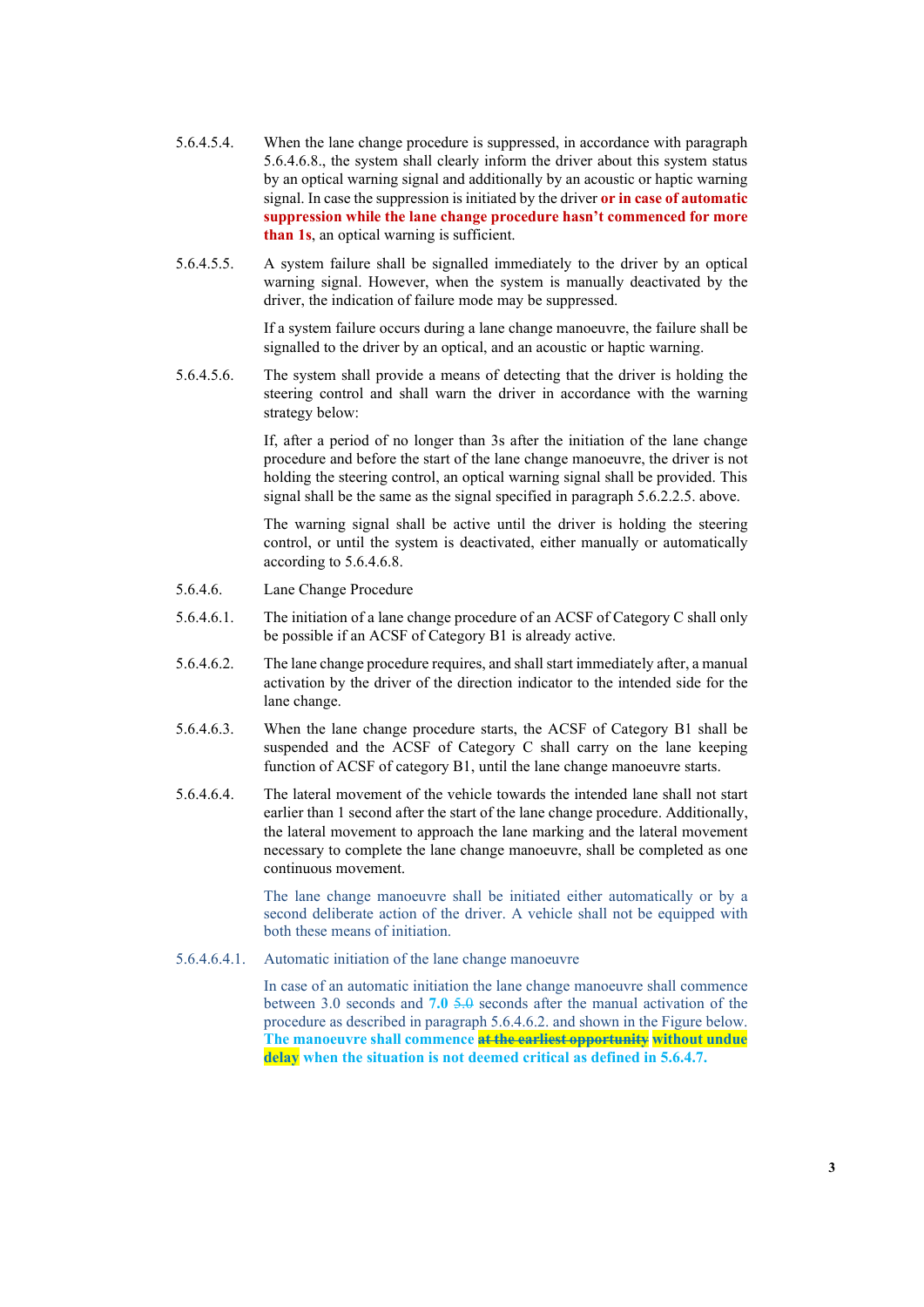

5.6.4.6.4.2. Initiation of the lane change manoeuvre by a second deliberate action

In case of an initiation by a second deliberate action the lane change manoeuvre shall commence between 3.0 and 7.0 seconds after the manual activation of the procedure as described in paragraph 5.6.4.6.2.

Additionally, the lane change manoeuvre shall commence at the latest 3.0 seconds after the second deliberate action as shown in the Figure below.



The control to operate the second deliberate action shall be located in the steering control area."

- 5.6.4.6.5. The lane change manoeuvre shall be completed in less than:
	- (a) 5 seconds for  $M_1$ ,  $N_1$  vehicle categories;
	- (b) 10 seconds for  $M_2$ ,  $M_3$ ,  $N_2$ ,  $N_3$  vehicle categories.
- 5.6.4.6.6. Once the lane change manoeuvre has completed, ACSF of Category B1 lane keeping function shall resume automatically **in a timely manner**.
- 5.6.4.6.7. The direction indicator shall remain active throughout the whole period of the lane change manoeuvre and shall be automatically deactivated by the system no later than 0.5 seconds after the resumption of ACSF of Category B1 lane keeping function as described in paragraph 5.6.4.6.6. above. Automatic deactivation by the system of the direction indicator is required only if the lane change manoeuvre is initiated automatically, and if the direction indicator control is not fully engaged (latched position) during the lane change manoeuvre.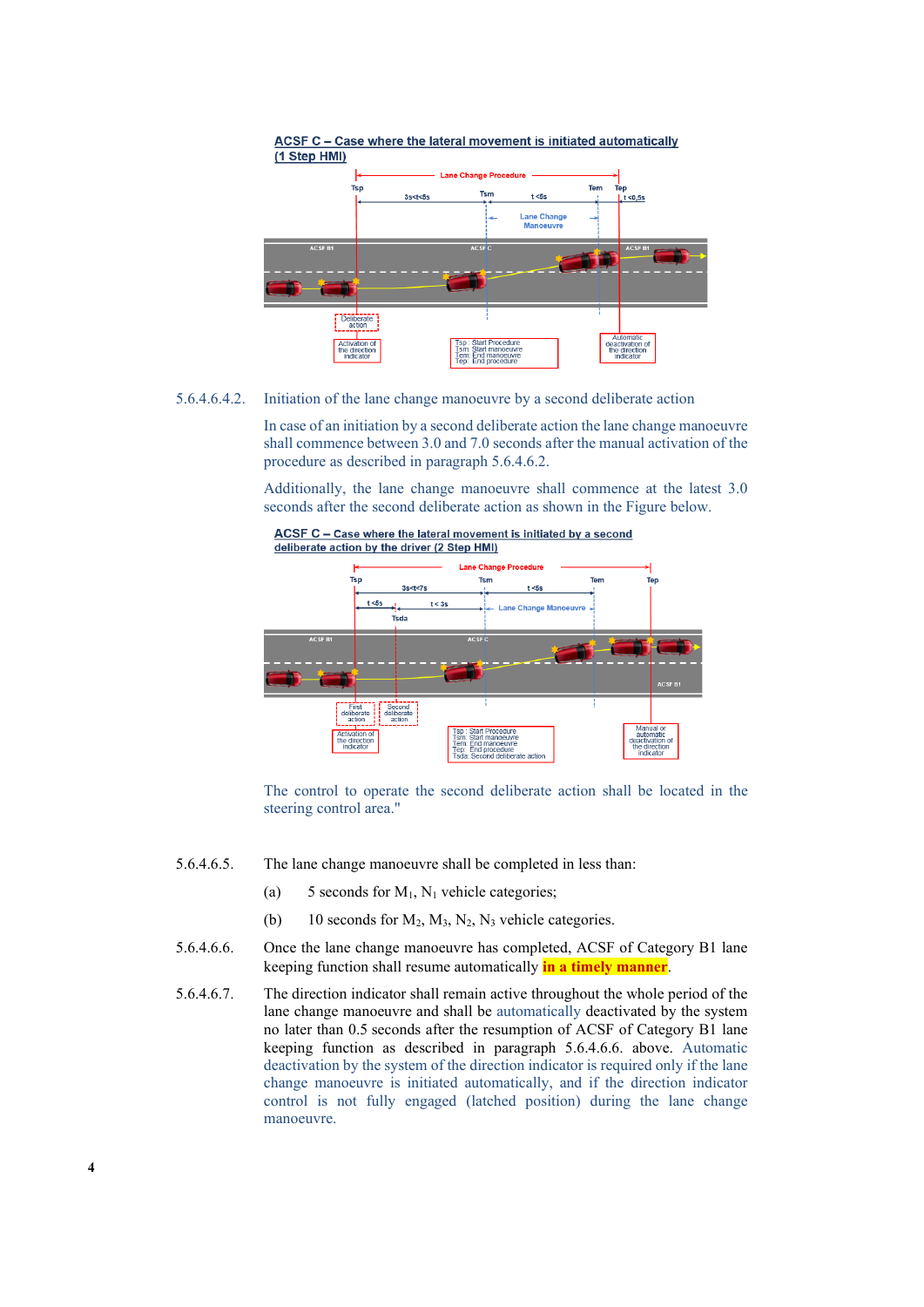- 5.6.4.6.8. Suppression of the Lane Change Procedure
- 5.6.4.6.8.1. The lane change procedure shall be suppressed automatically by the system when at least one of the following situations occurs before **or when** the lane change manoeuvre has started**s**:
	- (a) The system detects a critical situation (as defined in paragraph 5.6.4.7.) **later than 1s after the initiation of the lane change procedure but before the start of the lane change manoeuvre**; **A critical situation (as defined in paragraph 5.6.4.7.) has been detected by the system when the lane change manoeuvre starts**;
	- (b) The system is overridden or switched off by the driver;
	- (c) The system reaches its boundaries (e.g. lane markings are no longer detected);
	- (d) The system has detected that the driver is not holding the steering control at the start of **when** the lane change manoeuvre **is about to starts**;
	- (e) The direction indicator lamps are manually deactivated by the driver;
	- (f) Following the deliberate action of the driver to start the procedure described in paragraph 5.6.4.6.2., the lane change manoeuvre has not commenced:
		- (i) At the latest after **7.0** 5.0 seconds, in the case of an automatic initiation,
		- (ii) At the latest after 7.0 seconds, in the case of an initiation by a second deliberate action,
		- $(iii)$  At the latest after 3.0 seconds after the second deliberate action, in the case of an initiation by a second deliberate action,

whatever is appropriate

- (g) The system, with an initiation of the lane change manoeuvre by a second deliberate action, has not detected the second deliberate action at the latest **5.0 7.0** 5.0 seconds after the start of the lane change procedure.
- (h) The lateral movement described in paragraph 5.6.4.6.4. is not continuous.
- 5.6.4.6.8.2. Manual deactivation of the lane change procedure, using the manual control of the direction indicator, shall be possible for the driver at any time.
- 5.6.4.7. Critical situation

A situation is deemed to be critical when, at the time a lane change manoeuvre starts, an approaching vehicle in the target lane would have to decelerate at a higher level than  $3m/s^2$ , 0.4 seconds after the lane change manoeuvre has started, to ensure the distance between the two vehicles is never less than that which the lane change vehicle travels in 1 second.

The resulting critical distance at the start of the lane change manoeuvre shall be calculated using the following formula: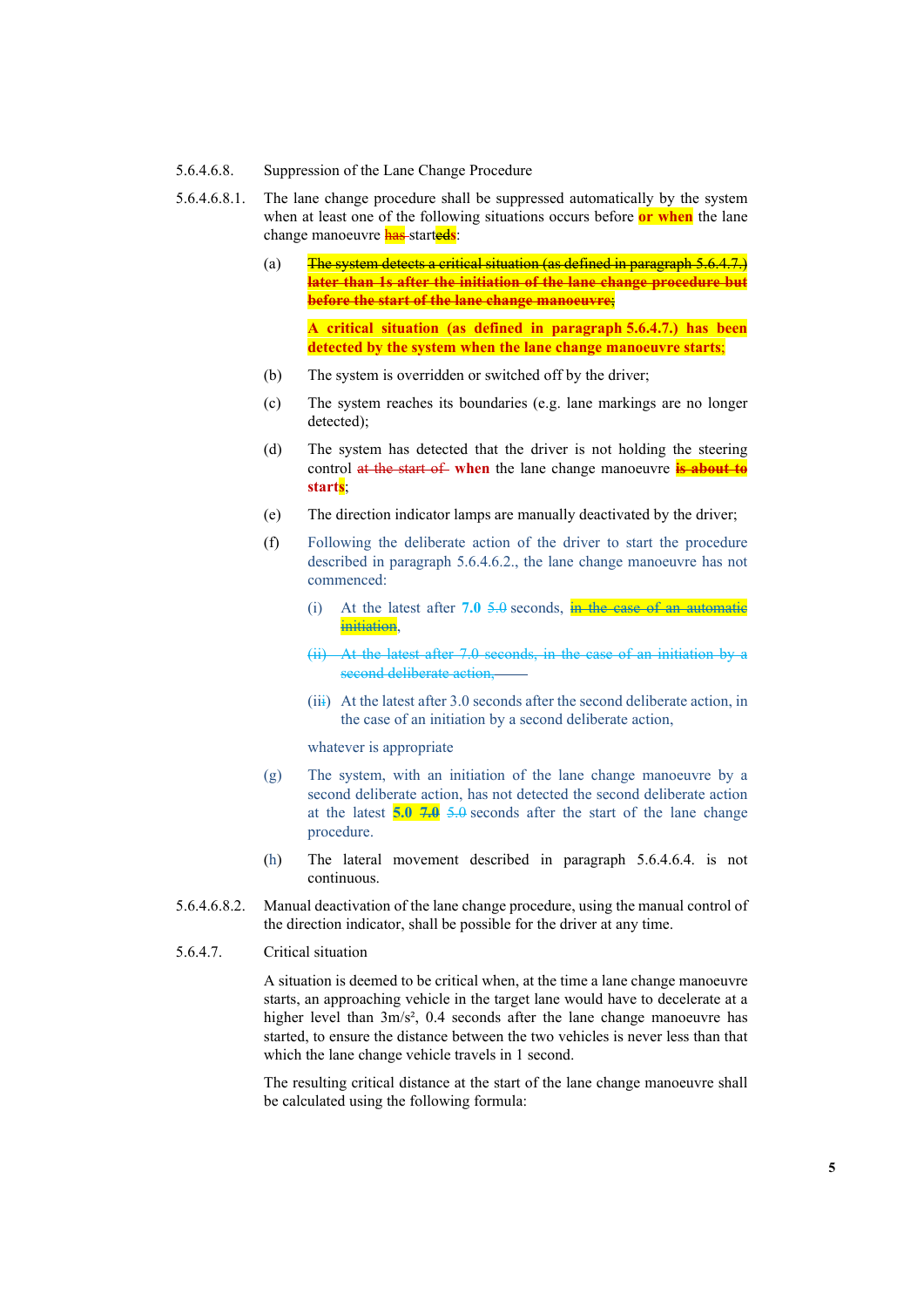$S_{critical} = (v_{rear} - v_{ACSF}) * t_B + (v_{rear} - v_{ACSF})^2 / (2 * a) + v_{ACSF} * t_G$ 

#### Where:

| $V_{\text{rear}}$ 1S | The actual speed of the approaching vehicle or 130 km/h<br>whatever value is lower |  |  |  |  |
|----------------------|------------------------------------------------------------------------------------|--|--|--|--|
| $V_{\text{ACSF}}$ 1S | The actual speed of the ACSF vehicle                                               |  |  |  |  |

 $a = 3$  m/s<sup>2</sup> (Deceleration of the approaching vehicle)

| $t_{\rm B}$ | $=$ | $0.4$ s | (Time after the start of the lane change manoeuvre at<br>which the deceleration of the approaching vehicle<br>starts) |                            |  |  |  |
|-------------|-----|---------|-----------------------------------------------------------------------------------------------------------------------|----------------------------|--|--|--|
|             |     |         |                                                                                                                       | $0.1 \t 1.1 \t 0.1 \t 1.1$ |  |  |  |

 $t_G$  = 1 s (Remaining gap of the vehicles after the deceleration of the approaching vehicle).

**If the manufacturer considers additional influencing parameters when identifying the critical situation (e.g. acceleration of the ego-vehicle and/or deceleration of the approaching vehicle), the formula may be modified and the modification shall be declared to and assessed by the Technical Service. It shall remain ensured that an approaching vehicle would not have to decelerate at a higher level than 3m/s2 , 0.4 seconds after the lane change manoeuvre has started, to ensure the distance between the two vehicles is never less than that which the lane change vehicle travels in 1 second. The modified formula used by the manufacturer to identify the critical situation shall be part of the type approval documentation.**

**A tolerance of 10%, by which the distance between the two vehicles at the time the lane change manoeuvre starts is permitted to be lower than the critical distance resulting from the formula above shall be permitted.**

- 5.6.4.8. Minimum distance and minimum operation speed
- 5.6.4.8.1. The ACSF of Category C shall be able to detect vehicles approaching from the rear in an adjacent lane up to a distance S<sub>rear</sub> as specified below:

The minimum distance S<sub>rear</sub> shall be declared by the vehicle manufacturer. The declared value shall not be less than 55 m.

The declared distance shall be tested according to the relevant test in Annex 8 using a two-wheeled motor vehicle of Category  $L_3$ <sup>1</sup> as the approaching vehicle.

The minimum operation speed  $V_{\text{smin}}$ , down to which the ACSF of Category C is permitted to perform a lane change manoeuvre, shall be calculated with minimum distance S<sub>rear</sub> using the following formula:

$$
V_{Smin} = a * (t_B - t_G) + v_{app} - \sqrt{a^2 * (t_B - t_G)^2 - 2 * a * (v_{app} * t_G - S_{rear})}
$$

Where:

S<sub>rear</sub> is The minimum distance declared by the manufacturer in [m];

- $V_{app}$  = 36.1 m/s (The speed of the approaching vehicle is 130 km/h *i.e.* 36.1 m/s);
- a =  $3 \text{ m/s}^2$  (Deceleration of the approaching vehicle);

$$
t_B
$$
 = 0.4 s (Time after the start of the manoeuvre at which the deceleration of the approaching vehicle starts);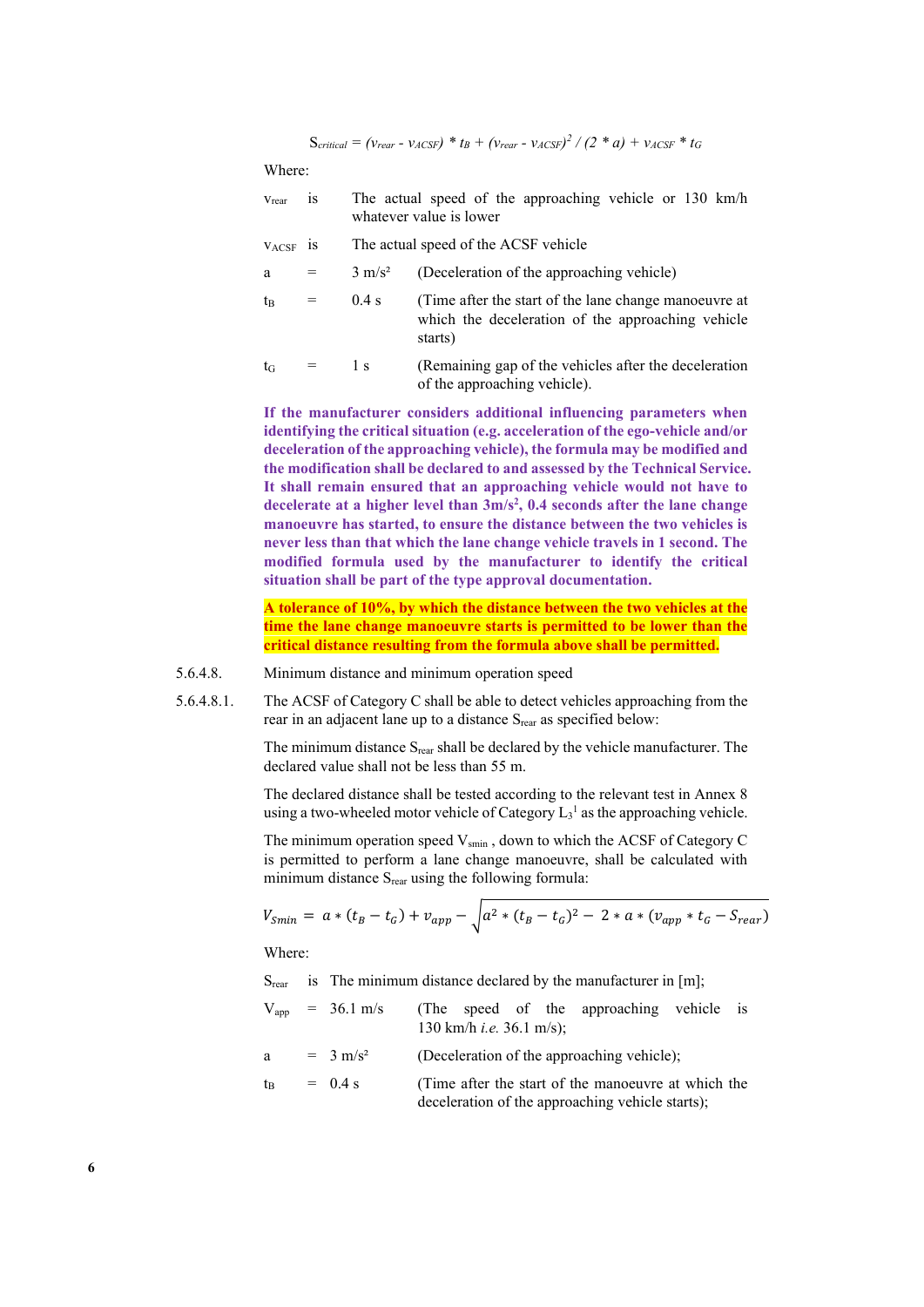| $t_G = \frac{1}{1}S$ | (Remaining gap of the vehicles after the deceleration |
|----------------------|-------------------------------------------------------|
|                      | of the approaching vehicle);                          |

 $V_{\text{smin}}$  in [m/s] is The resulting minimum activation speed of the ACSF of Category C.

If the vehicle is operated in a country with a general maximum speed limit below 130 km/h, this speed limit may be used as an alternative for  $V_{app}$  in the above formula to calculate the minimum operation speed  $V_{\text{smin}}$ . In this case the vehicle shall be equipped with a means to detect the country of the operation and shall have information available on the general maximum speed limit of this country.

Notwithstanding the requirements above in this paragraph, the ACSF of Category C is permitted to perform a lane change manoeuvre at speeds lower than the calculated  $V_{\text{smin}}$  provided that the following conditions are met:

- (a) The system has detected another vehicle in the adjacent lane into which the lane change is planned at a distance lower than  $S<sub>rear</sub>$ ; and
- (b) The situation is not deemed to be critical according to paragraph 5.6.4.7. (e.g. at low speed differences and  $V_{app}$  < 130 km/h);
- (c) The declared value  $S_{\text{rear}}$  is greater than the calculated value  $S_{\text{critical}}$  from paragraph 5.6.4.7. above.
- 5.6.4.8.2. The vehicle system detection area on ground level shall be at minimum as shown in the figure below.



5.6.4.8.3. After each vehicle new engine start/run cycle (other than when performed automatically, e.g. the operation of a stop/start systems), the ACSF of Category C function shall be prevented from performing a lane change manoeuvre until the system has detected, at least once, a**n** moving object at a distance greater than the minimum distance  $S_{\text{rear}}$  declared by the manufacturer in paragraph 5.6.4.8.1. above.

> **If, in addition to moving objects, the system uses the detection of stationary objects, this shall be demonstrated by the manufacturer to and assessed by the Technical Service.**

5.6.4.8.4. The ACSF of Category C shall be able to detect blindness of the sensor (e.g. due to accumulation of dirt, ice or snow). The ACSF of Category C shall be prevented, upon detection of blindness, from performing the lane change manoeuvre. The status of the system shall be signalled to the driver no later than on the initiation of the lane change procedure. The same warning as the one specified in paragraph 5.6.4.5.5. (system failure warning) may be used.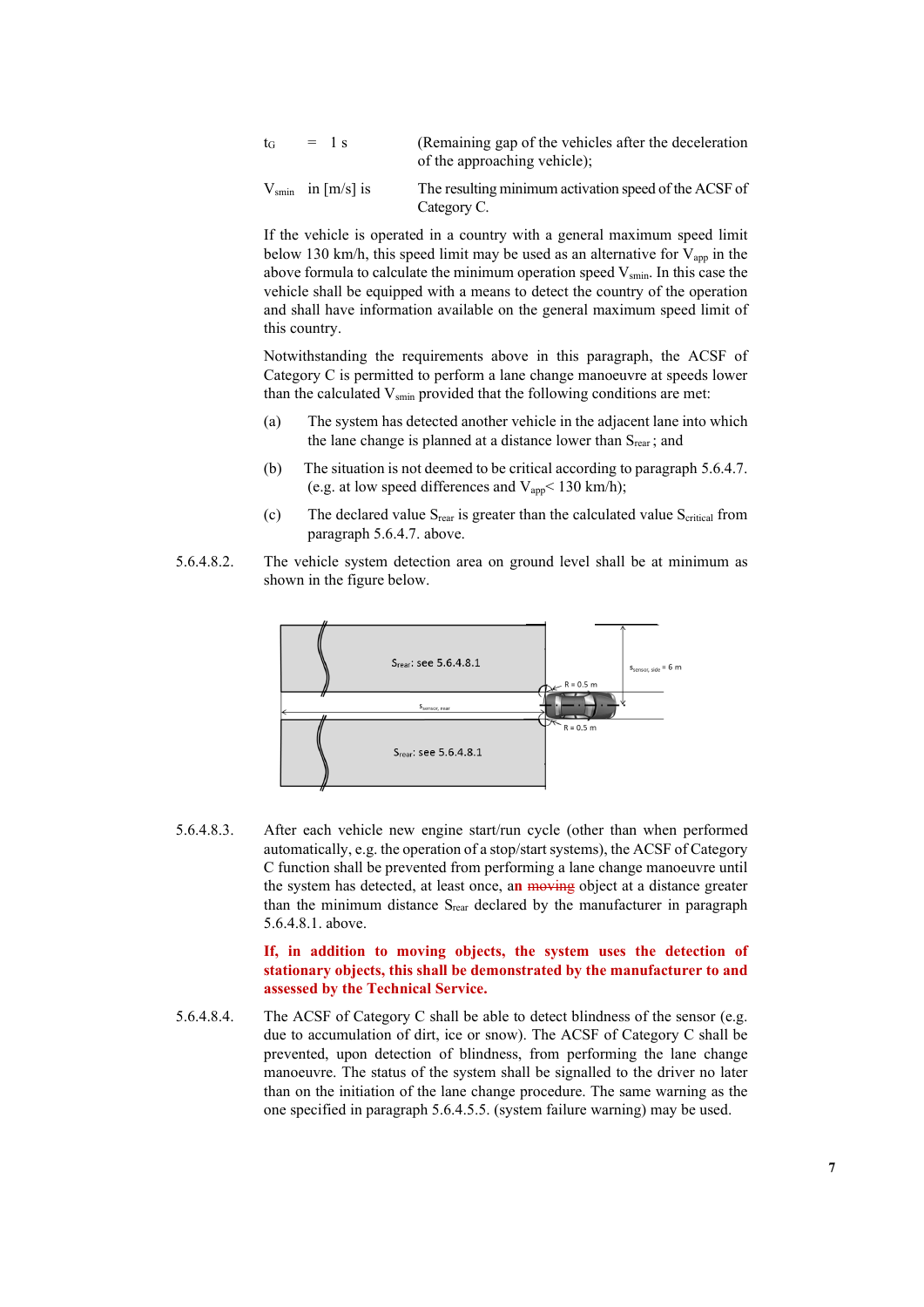- 5.6.4.9. System information data
- 5.6.4.9.1. The following data shall be provided, together with the documentation package required in Annex 6 of this Regulation, to the Technical Service at the time of type approval.
- 5.6.4.9.1.1. The conditions under which the system can be activated and the boundaries for operation (boundary conditions). The vehicle manufacturer shall provide values for  $V_{smax}$ ,  $V_{smin}$  and ay<sub>smax</sub> for every speed range as mentioned in the table of paragraph 5.6.2.1.3. of this Regulation.
- 5.6.4.9.1.2. Information about how the system detects that the driver is holding the steering control.
- 5.6.4.9.1.3. The means to override and to suppress or cancel.
- 5.6.4.9.1.4. Information about how the failure warning signal status and the confirmation of the valid software version related ACSF performance can be checked via the use of an electronic communication interface.<sup>[1](#page-7-0)</sup>
- 5.6.4.9.1.5. Documentation about which system software version related ACSF performance is valid. This documentation shall be updated whenever a software version was amended. <sup>6</sup>
- 5.6.4.9.1.6. Information on the sensor range over lifetime. The sensor range shall be specified in such way that any influence on deterioration of the sensor shall not affect the fulfilment of paragraphs 5.6.4.8.3. and 5.6.4.8.4. of this Regulation.
- 5.6.4.10. The vehicle with ACSF of Category C shall be tested in accordance with relevant vehicle test(s) specified in Annex 8 to this Regulation. For driving situations not covered by the tests of Annex 8, the safe operation of the ACSF shall be demonstrated by the vehicle manufacturer on the base of Annex 6 of this Regulation.

### Annex 8

 $[\ldots]$ 

2. Testing conditions

The tests shall be performed on a flat, dry asphalt or concrete surface affording good adhesion. The ambient temperature shall be between  $0^{\circ}$ C and 45  $^{\circ}$ C.

**At the request of the manufacturer and with the agreement of the Technical Service, tests may be performed under deviating conditions, if the correct function of the system under the prescribed test conditions can be assumed.**

- $[\dots]$
- <span id="page-7-0"></span>3.5. Tests for ACSF of Category C Systems

If not specified otherwise all vehicle test speeds shall be based on  $V_{app} = 130$ km/h.

If not specified otherwise, the approaching vehicle shall be a type-approved high volume series production vehicle.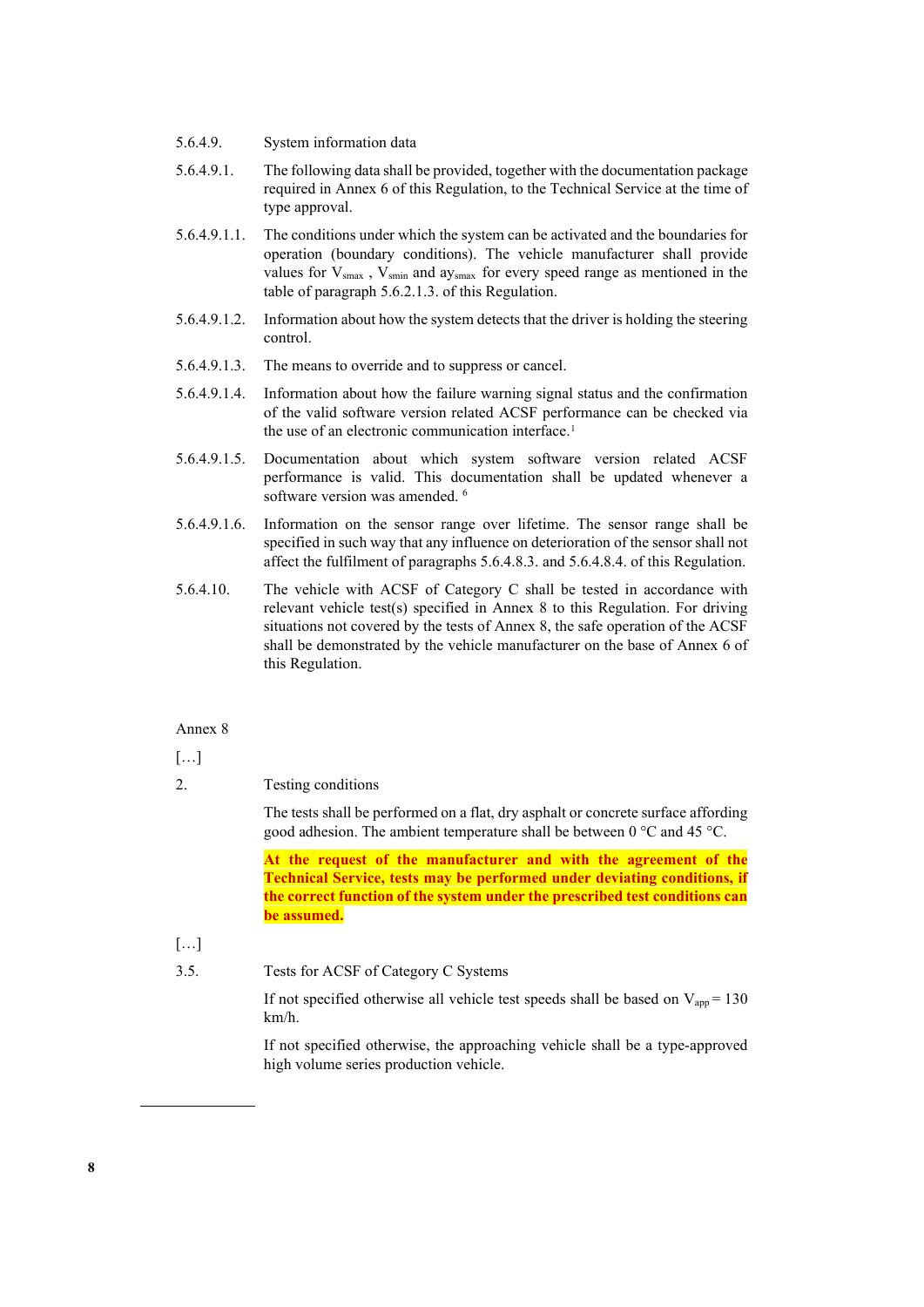The vehicle manufacturer shall demonstrate to the satisfaction of the Technical Service that the requirements are fulfilled for the whole speed range. This may be achieved on the basis of appropriate documentation appended to the test report.

- 3.5.1. Lane change functional test
- 3.5.1.1. The test vehicle shall be driven in a lane of a straight test track, which has at least two lanes in the same direction of travel, with road markings on each side of the lanes. The vehicle speed shall be:  $V_{smin} + 10km/h$ .

The ACSF of Category C shall be activated (standby mode) and**, unless the system is already enabled according to paragraph 5.6.4.8.3.,** another vehicle shall approach from the rear in order to enable the system as specified in paragraph 5.6.4.8.3. above.

The approaching vehicle shall then pass the vehicle under test entirely.

A lane change into the adjacent lane shall then be initiated by the driver.

The lateral acceleration and the lateral jerk shall be recorded during the test.

- 3.5.1.2. The requirements of the test are fulfilled if:
	- (a) The lateral movement towards the marking does not start earlier than 1 second after the lane change procedure was initiated,
	- (b) The lateral movement to approach the lane marking and the lateral movement necessary to complete the lane change manoeuvre are completed as one continuous movement,
	- (c) The recorded lateral acceleration does not exceed  $1 \text{ m/s}^2$ ,
	- (d) The moving average over half a second of the lateral jerk does not exceed 5 m/s<sup>3</sup>,
	- (e) The measured time between the start of the lane change procedure and the start of the lane change manoeuvre is not less than 3.0 s and not more than **7.0 seconds.:**

5.0 seconds in the case of an automatic initiation,

(ii) 7.0 seconds in the case of an initiation by a second deliberate action

whatever is appropriate.

- (f) For systems with an initiation of the lane change manoeuvre by a second deliberate action,
	- (i) The measured time between the start of the lane change procedure and the second deliberate action is not more than **5.0 7.0** 5.0 seconds, and
	- (ii) The measured time between the second deliberate action and the start of the lane change manoeuvre is not more than 3.0 seconds.
- (g) The system provides information to the driver to indicate that the lane change procedure is ongoing,
- (h) The lane change manoeuver is completed in less than 5 seconds for  $M_1$ ,  $N_1$  vehicle categories and less than 10 s for  $M_2$ ,  $M_3$ ,  $N_2$ ,  $N_3$  vehicle categories,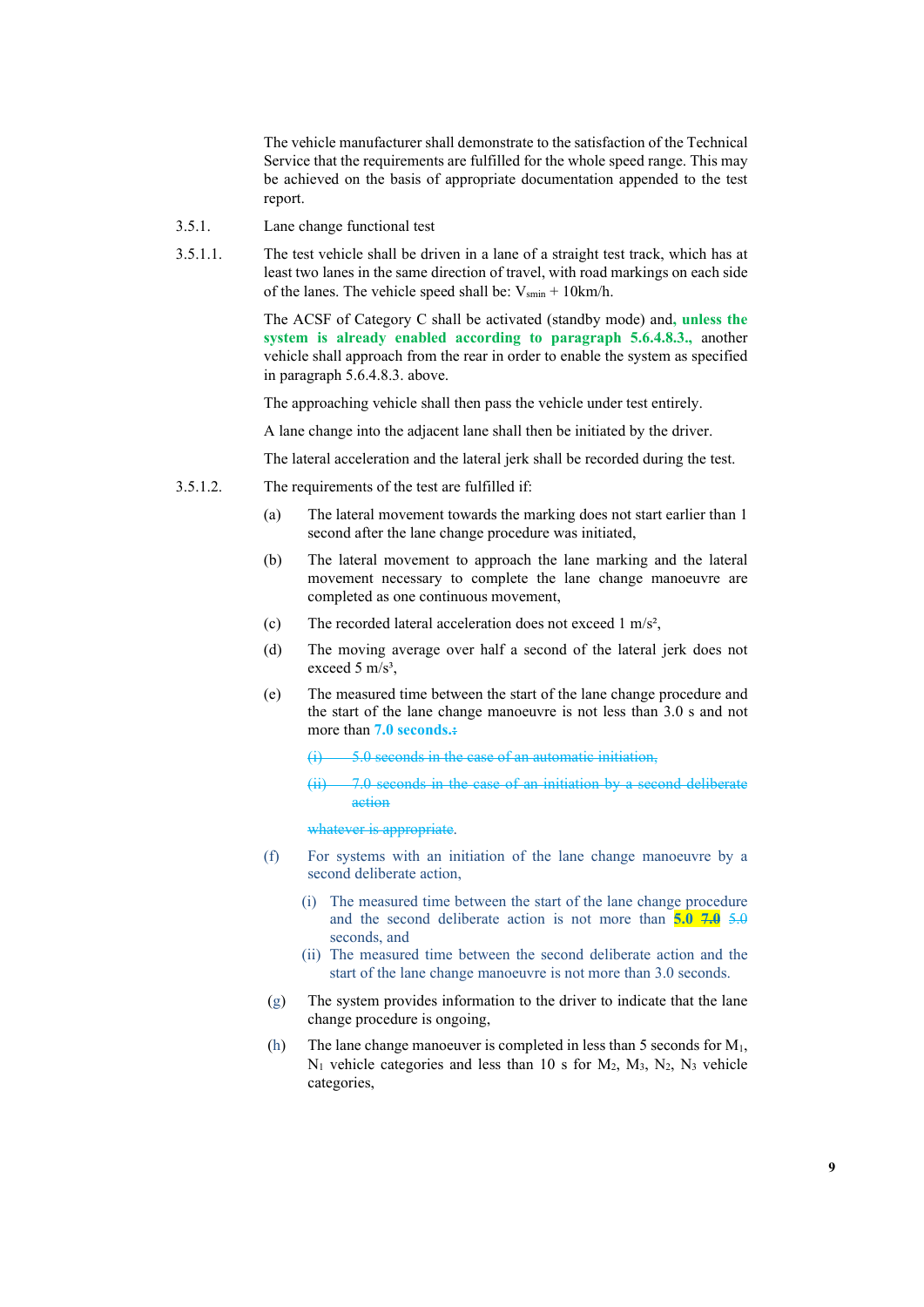- (i) ACSF of Category B1 automatically resumes after the lane change manoeuvre is completed, and
- (j) The direction indicator is deactivated not before the end of the lane change manoeuvre and no later than 0.5 seconds after ACSF of Category B1 has resumed, in case the lateral movement is initiated automatically **and the direction indicator control was not fully engaged (latched position) during the lane change manoeuvre**.
- 3.5.1.3. The test according to paragraph 3.5.1.1. shall be repeated with a lane change in the opposite direction.
- 3.5.2. Minimum activation speed test  $V_{\text{smin}}$ .
- 3.5.2.1. Minimum activation speed test  $V_{\text{smin}}$  based on  $V_{\text{app}} = 130 \text{ km/h}$ .

The test vehicle shall be driven within a lane of a straight track which has at least two lanes in the same direction of travel and road markings on each side of the lane.

The vehicle speed shall be:  $V_{\text{smin}}$  - 10km/h.

The ACSF of Category C shall be activated (standby mode) and**, unless the system is already enabled according to paragraph 5.6.4.8.3.,** another vehicle shall approach from the rear in order to enable the system as specified in paragraph 5.6.4.8.3. above.

The approaching vehicle shall then pass the vehicle under test entirely.

A lane change procedure shall then be initiated by the driver.

The requirements of the test are fulfilled if the lane change manoeuvre is not performed.

3.5.2.2. Minimum activation speed test  $V_{\text{smin}}$  based on country specific general maximum speed limit below 130 km/h.

> In case  $V_{\text{smin}}$  is calculated, based on a country specific general maximum speed limit instead of  $V_{app}$ =130 km/h as specified in paragraph 5.6.4.8.1., the tests described below shall be performed. For this purpose it is allowed to simulate the country of operation in agreement between the vehicle manufacturer and the Technical Service.

3.5.2.2.1. The test vehicle shall be driven within a lane of a straight track which has at least two lanes in the same direction of travel and road markings on each side of the lane.

The vehicle speed shall be:  $V_{\text{spin}}$  - 10km/h.

The ACSF of Category C shall be activated (standby mode) and**, unless the system is already enabled according to paragraph 5.6.4.8.3.,** another vehicle shall approach from the rear in order to enable the system as specified in paragraph 5.6.4.8.3. above.

The approaching vehicle shall then pass the vehicle under test entirely.

A lane change procedure shall then be initiated by the driver.

The requirements of the test are fulfilled if the lane change manoeuvre is not performed.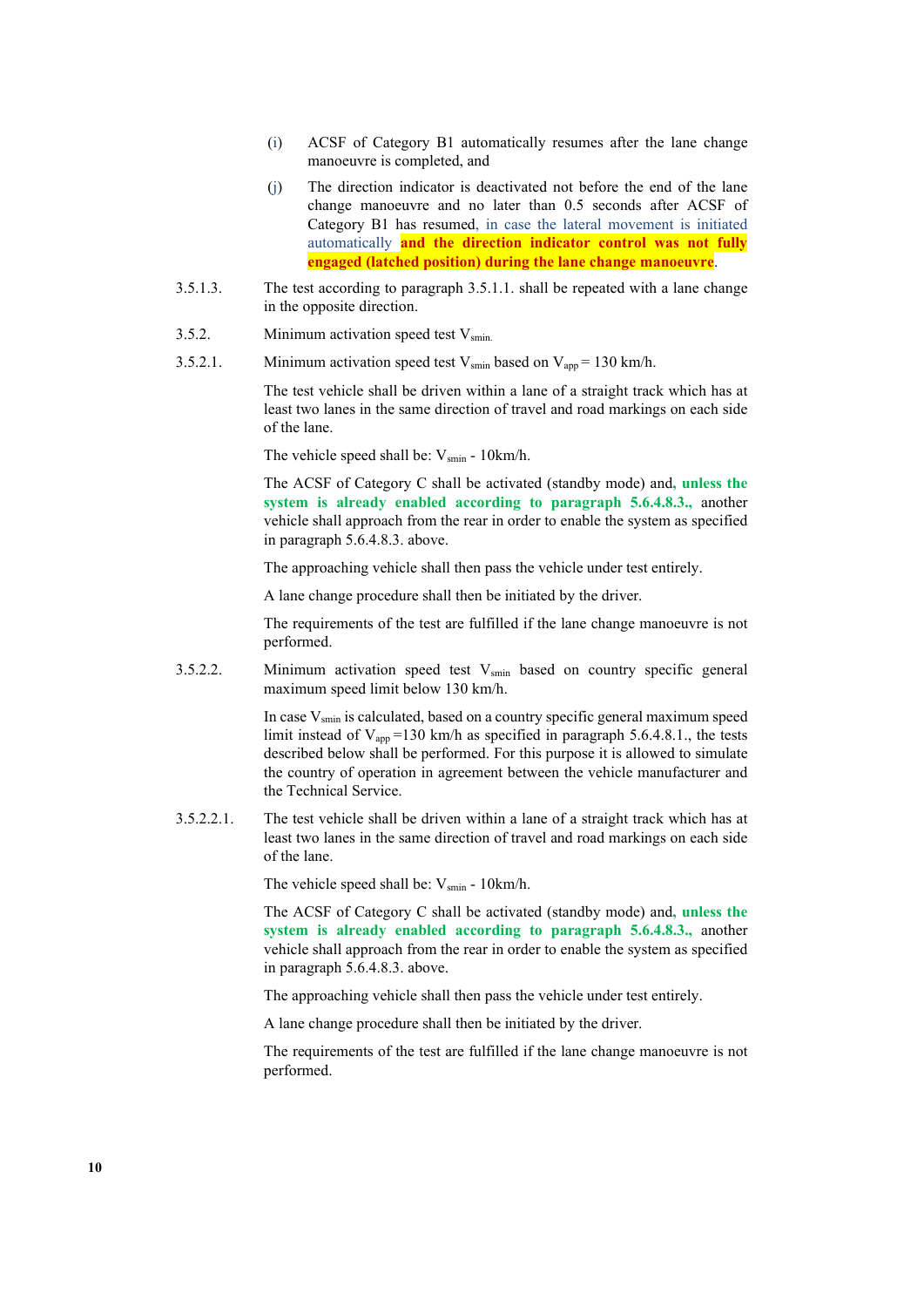3.5.2.2.2. The test vehicle shall be driven within a lane of a straight track which has at least two lanes in the same direction of travel and road markings oneach side of the lane.

The vehicle speed shall be:  $V_{\text{smin}} + 10 \text{km/h}$ .

The ACSF of Category C shall be activated (standby mode) and**, unless the system is already enabled according to paragraph 5.6.4.8.3.,** another vehicle shall approach from the rear in order to enable the system as specified in paragraph 5.6.4.8.3. above.

The approaching vehicle shall then pass the vehicle under test entirely.

A lane change procedure shall then be initiated by the driver.

The requirements of the test are fulfilled if the lane change manoeuvre is performed.

- 3.5.2.2.3. The manufacturer shall demonstrate to the satisfaction of the Technical Service that the vehicle is able to detect the country of operation and that the general maximum speed limit of this country is known.
- 3.5.3. Overriding test
- 3.5.3.1. The test vehicle shall be driven in a lane of a straight test track, which has at least two lanes in the same direction of travel, with road markings on each side of the lanes.

The vehicle speed shall be:  $V_{smin}$  + 10km/h.

The ACSF of Category C shall be activated (standby mode) and**, unless the system is already enabled according to paragraph 5.6.4.8.3.,** another vehicle shall approach from the rear in order to enable the system as specified in paragraph 5.6.4.8.3. above.

The approaching vehicle shall then pass the vehicle under test entirely.

A lane change into the adjacent lane shall then be initiated by the driver.

The steering control shall be firmly controlled by the driver to maintain the vehicle in the straight direction.

The force applied by the driver on the steering control during the overriding manoeuver shall be recorded.

- 3.5.3.2. The test requirements are fulfilled if the measured overriding force does not exceed 50 N, as specified in paragraph 5.6.4.3. above.
- 3.5.3.3. The test according to paragraph 3.5.3.1. shall be repeated with a lane change in the opposite direction.
- 3.5.4. Lane Change Procedure suppression test
- 3.5.4.1. The test vehicle shall be driven in a lane of a straight test track, which has at least two lanes in the same direction of travel, with road markings on each side of the lanes.

The vehicle speed shall be:  $V_{smin} + 10km/h$ .

The ACSF of Category C shall be activated (standby mode) and**, unless the system is already enabled according to paragraph 5.6.4.8.3.,** another vehicle shall approach from the rear in order to enable the system as specified in paragraph 5.6.4.8.3. above.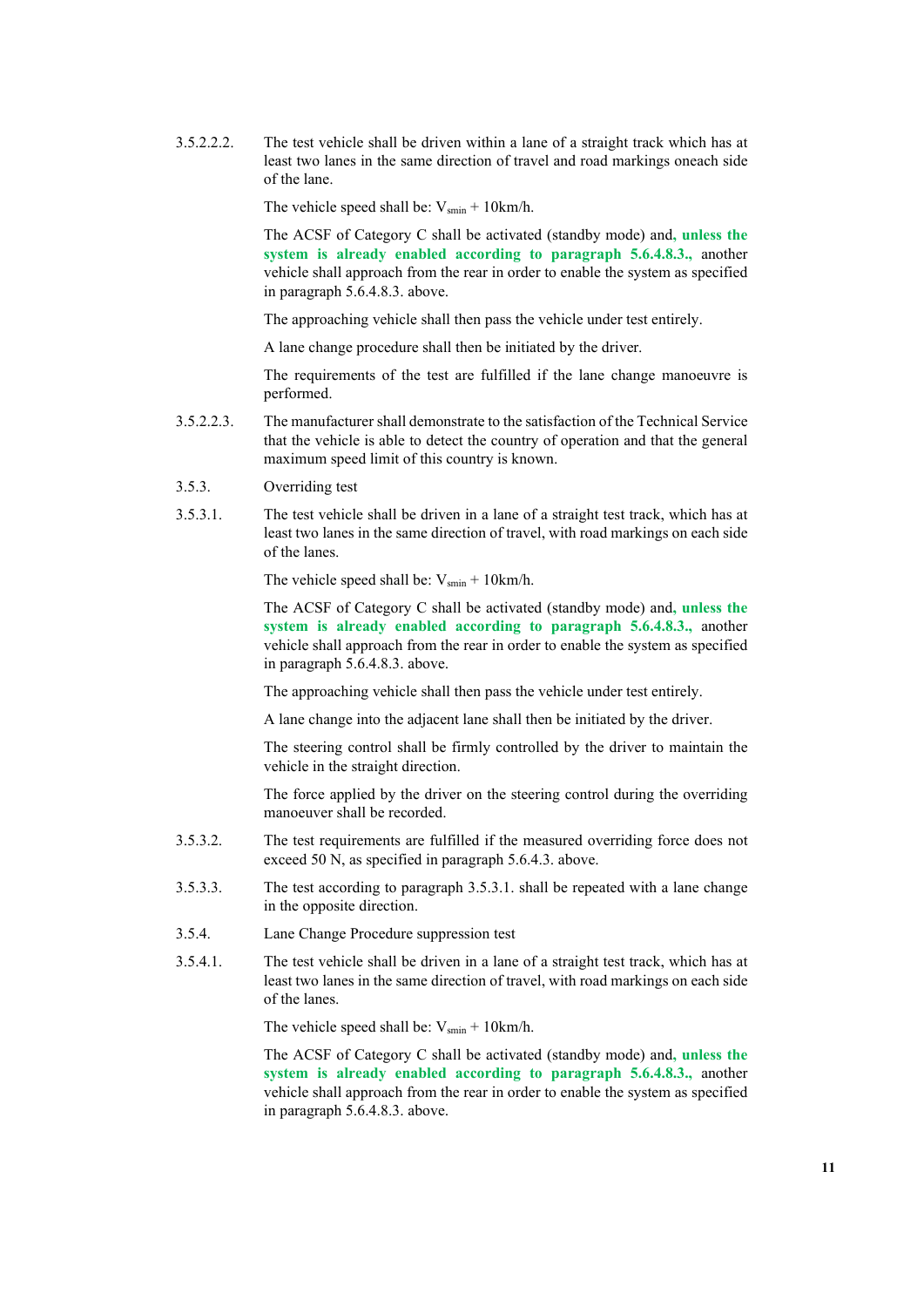The approaching vehicle shall then pass the vehicle under test entirely.

A Lane Change Procedure shall then be initiated by the driver.

The test shall be repeated for each of the following conditions, which shall occur before the lane change manoeuvre has started:

- (a) The system is overridden by the driver;
- (b) The system is switched off by the driver;
- (c) The vehicle speed is reduced to:  $V_{\text{smin}}$ -10 km/h;
- (d) The driver has removed his hands from the steering control and the hands-off warning has been initiated;
- (e) The direction indicator lamps are manually deactivated by the driver;
- (f) The lane change manoeuvre has not commenced within **7.0** 5.0 seconds following the initiation of the lane change procedure. (e.g. another vehicle is driving in the adjacent lane in a critical situation as described in paragraph  $5.6.4.7.$ ) or  $7.0$  seconds if initiated by a second deliberate action.
- (g) The second deliberate action for an appropriate system is performed later than 5.0 seconds after the initiation of the lane change procedure.
- 3.5.4.2. The requirements of the test are fulfilled if the lane change procedure is suppressed, for each of the test cases above.
- 3.5.5. Sensor performance test
- 3.5.5.1. The test vehicle shall be driven in a lane of a straight test track, which has at least two lanes in the same direction of travel, with road markings on each side of the lanes.

The vehicle speed shall be:  $V_{\text{smin}} + 10 \text{km/h}$ .

The ACSF of Category C shall be activated (standby mode).

Another vehicle shall approach from the rear on the adjacent lane, with a speed of 120 km/h.

The approaching vehicle shall be a type approved high volume series production motorcycle of category  $L_3$ <sup>1</sup> with an engine capacity not exceeding 600 cm3 without front fairing or windshield and shall aim to drive in the middle of the lane.

The distance between the rear end of the test vehicle and the front end of the approaching vehicle shall be measured (e.g. with a Differential Global Positioning System), and the value when the system detects the approaching vehicle shall be recorded.

- 3.5.5.2. The requirements of the test are fulfilled if the system detects the approaching vehicle no later than at the distance declared by the vehicle manufacturer  $(S_{\text{rear}})$ , as specified in 5.6.4.8.1. above.
- 3.5.6. Sensor blindness test
- 3.5.6.1. The test vehicle shall be driven in a lane of a straight test track, which has at least two lanes in the same direction of travel, with road markings on each side of the lanes.

The vehicle speed shall be:  $V_{\text{smin}} + 10 \text{km/h}$ .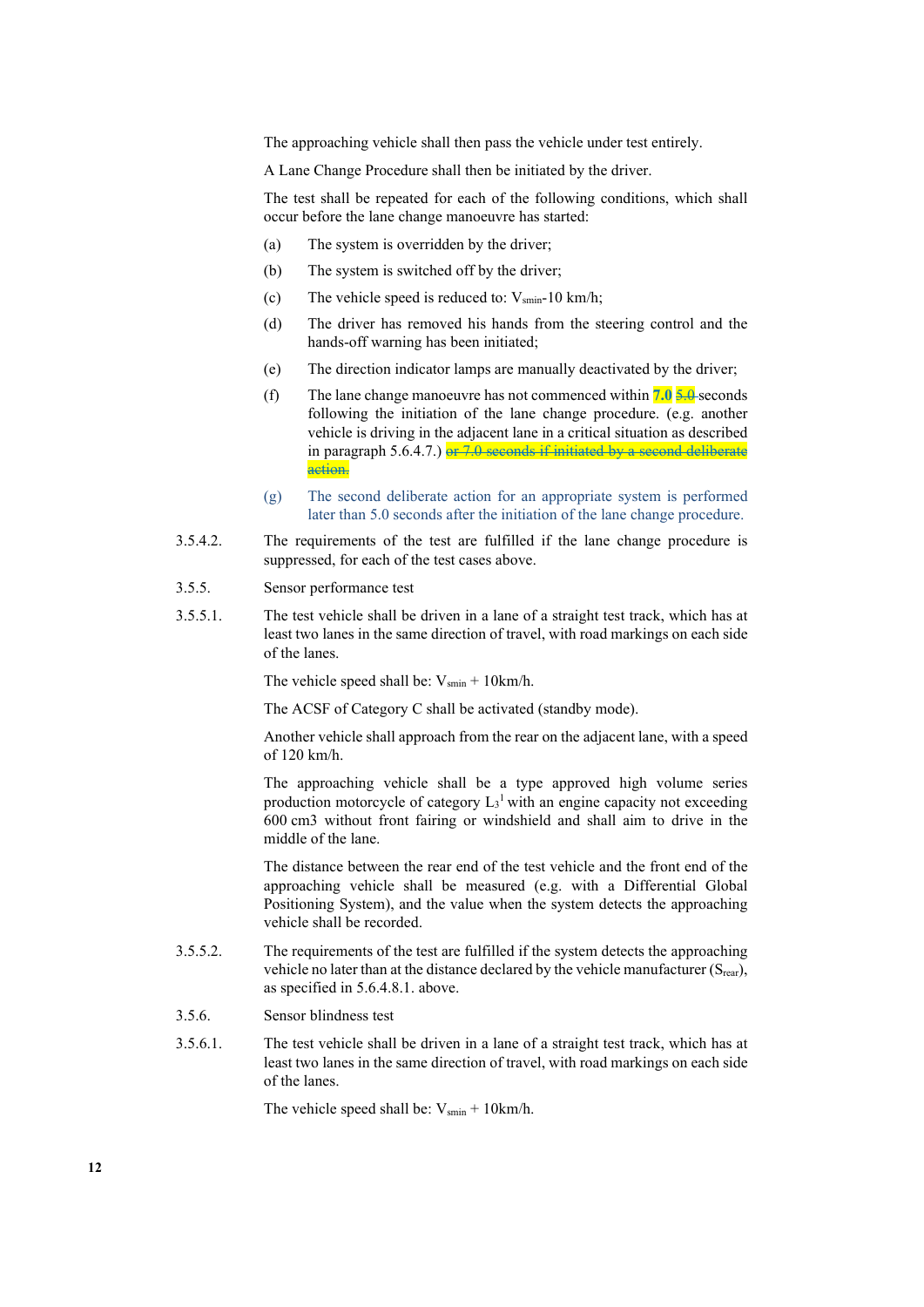The ACSF of Category C shall be activated (standby mode) and**, unless the system is already enabled according to paragraph 5.6.4.8.3.,** another vehicle shall approach from the rear in order to enable the system as specified in paragraph 5.6.4.8.3. above.

The approaching vehicle shall then pass the vehicle under test entirely.

The rear sensor(s) shall be made blind, with means agreed between the vehicle manufacturer and the Technical Service, which shall be recorded in the test report. This operation may be carried out at standstill, provided no new engine start /run cycle is performed.

The vehicle shall be driven to a speed of  $V_{smin} + 10km/h$ , and a lane change procedure shall be initiated by the driver.

- 3.5.6.2. The requirements of the test are fulfilled if the system:
	- (a) Detects the sensor blindness,
	- (b) Provides a warning to the driver as defined in para. 5.6.4.8.4., and
	- (c) Is prevented from performing the lane change manoeuvre.

In addition to the above mentioned test, the manufacturer shall demonstrate to the satisfaction of the Technical Service that the requirements defined in paragraph 5.6.4.8.4. are also fulfilled under different driving scenarios. This may be achieved on the basis of appropriate documentation appended to the test report.

3.5.7. Engine start/run cycle test

The test is divided in 3 consecutive phases as specified below.

The vehicle speed shall be:  $V_{\text{smin}} + 10 \text{km/h}$ .

- 3.5.7.1. Phase 1 Default-off test
- 3.5.7.1.1. Following a new engine start /run cycle performed by the driver, the test vehicle shall be driven in a lane of a straight test track, which has at least two lanes in the same direction of travel, with road markings on each side of the lanes.

The ACSF of Category C shall not be activated (off mode) and another vehicle shall approach from the rear and the approaching vehicle shall pass the vehicle entirely.

A lane change procedure shall then be initiated by the driver with the appropriate deliberate action(s).

- 3.5.7.1.2. The requirements of the test phase 1 are fulfilled if the lane change manoeuvre is not initiated.
- 3.5.7.2. Phase 2

The objective of the test is to check that the lane change manoeuvre is prevented if the system has not detected any moving object at a distance equal or greater than the distance Srear (as specified in paragraph 5.6.4.8.3.).

3.5.7.2.1. Following a new engine start / run cycle performed by the driver, the test vehicle shall be driven in a lane of a straight test track, which has at least two lanes in the same direction of travel, with road markings on each side of the lanes.